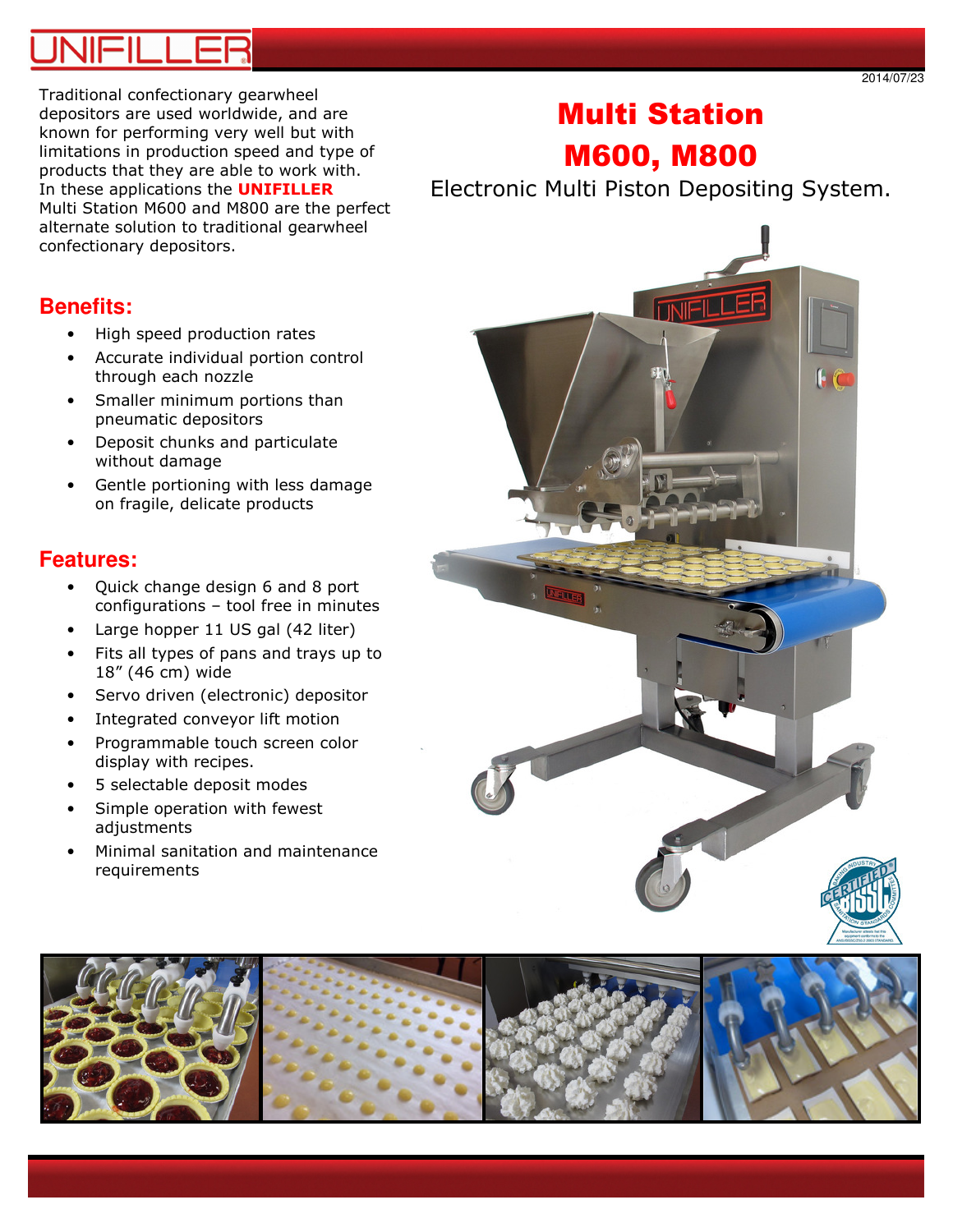#### 2014/07/23



# **Deposit Volume**

| <b>Machine</b>        | <b>Product</b>    |        | <b>DEPOSIT VOLUME PER CYLINDER (fl oz)</b> |          |                     |  |
|-----------------------|-------------------|--------|--------------------------------------------|----------|---------------------|--|
| <b>Series</b>         | Cylinder          |        | <b>Min.</b> $(5%)$                         |          | Max                 |  |
| M600                  | $2''$ (5 cm)      |        | $0.4$ oz $(13$ ml)                         |          | $8.7$ oz $(255$ ml) |  |
| M800                  | 1.75''(4.5 cm)    |        | $0.3$ oz $(10 \text{ ml})$                 | $6.7$ oz | $(200 \text{ ml})$  |  |
| Small Bore<br>Pistons | $1.25''$ (3.2 cm) | 0.2 oz | (5 ml)                                     | 3.4 oz   | $(100 \text{ ml})$  |  |

### **Shipping Information**

Dimensions: L:61" x W:39" x H:74" (155 cm x 99 cm x 188 cm)

Weight: 650 lbs (295 kg)

## **Performance Specifications**

| Speed<br>Up to 120 cycles / min<br>based on 20% volume and<br>product consistency. | <b>Power</b><br>Air: 4 CFM @ 80PSI (141.5 liter /min @ 6.9 Bar)<br>Electric:<br>220 VAC, Single Phase, 15 A, 50-60 Hz |
|------------------------------------------------------------------------------------|-----------------------------------------------------------------------------------------------------------------------|
| <b>Volume</b><br>As per deposit volumes<br>shown in the table above.               | <b>Chunk / Particle Size</b><br>Up to 1/2" (13mm) of soft fruit type fillings.                                        |

**Note:** Equipment quoted is designed to run at the quoted speed and is dependent on operator efficiency, skill, deposit size and product consistency.

### Unifiller Systems Inc. North America

| Head Office Canada |                    |  |  |
|--------------------|--------------------|--|--|
| Phone:             | $(604)$ 940-2233   |  |  |
| Email:             | info@unifiller.com |  |  |
| Website:           | www.unifiller.com  |  |  |

#### Unifiller Systems UK Ltd. United Kingdom<br>Phone: 01604 01604 499846 Email: uk@unifiller.com Website: www.unifiller.com

### Unifiller Systems Europe GmbH Germany<br>Phone:

| Phone:   | +49 7621 583 6310         |
|----------|---------------------------|
| Email:   | info@unifiller-europe.com |
| Website: | www.unifiller-europe.com  |